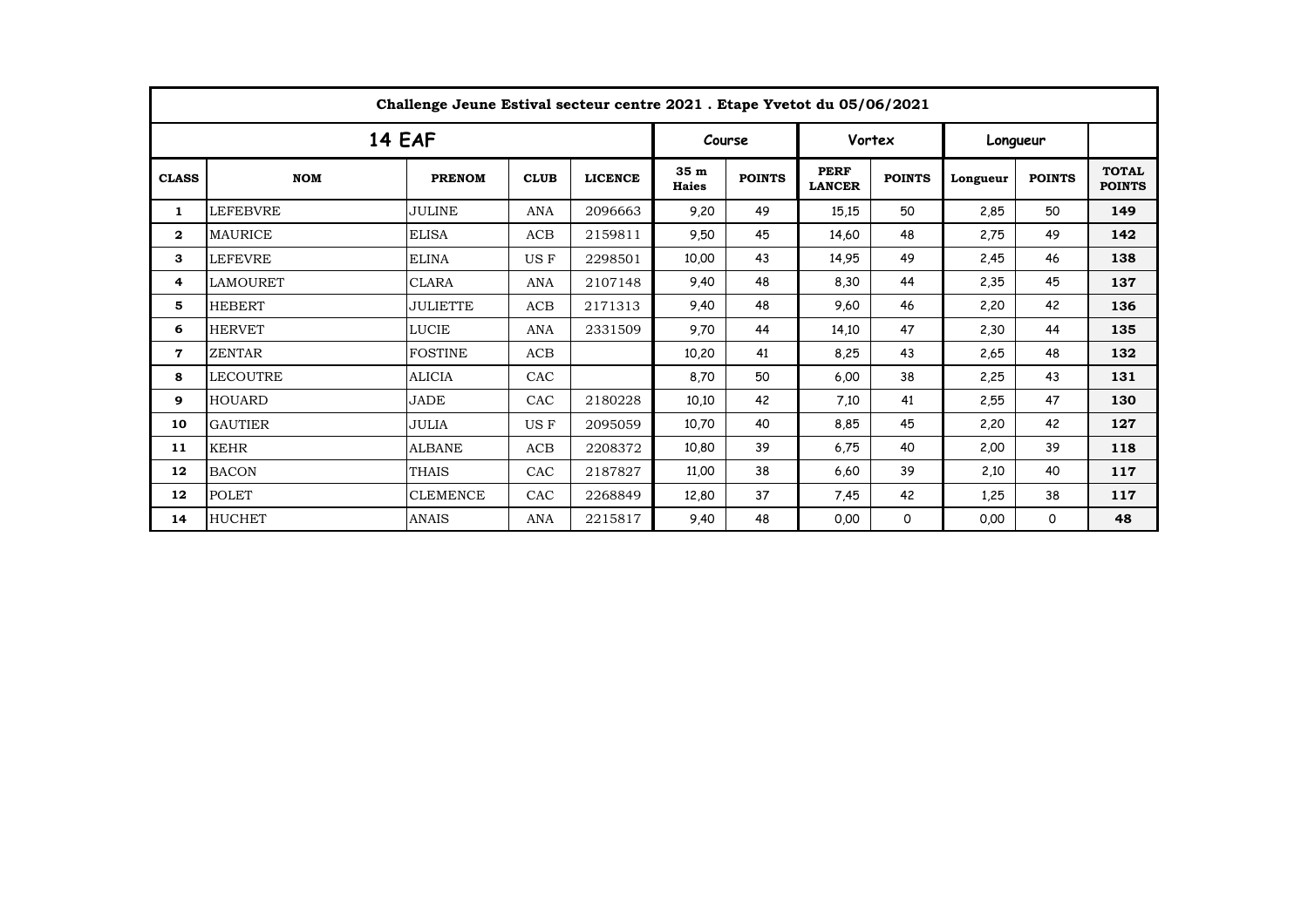| Challenge Jeune Estival secteur centre 2021 . Etape Yvetot du 05/06/2021 |                     |                 |             |                |                                 |               |                              |               |          |               |                               |  |
|--------------------------------------------------------------------------|---------------------|-----------------|-------------|----------------|---------------------------------|---------------|------------------------------|---------------|----------|---------------|-------------------------------|--|
| <b>14 POF</b>                                                            |                     |                 |             |                |                                 | Course        |                              | Vortex        |          | Longueur      |                               |  |
| <b>CLASS</b>                                                             | <b>NOM</b>          | <b>PRENOM</b>   | <b>CLUB</b> | <b>LICENCE</b> | 35 <sub>m</sub><br><b>Haies</b> | <b>POINTS</b> | <b>PERF</b><br><b>LANCER</b> | <b>POINTS</b> | Longueur | <b>POINTS</b> | <b>TOTAL</b><br><b>POINTS</b> |  |
| 1                                                                        | <b>ESNARD</b>       | <b>ROMY</b>     | CAC         |                | 9,3                             | 50            | 14,20                        | 47            | 7,95     | 50            | 147                           |  |
| $\mathbf{2}$                                                             | LEDOUX-LOAR         | <b>LOUANE</b>   | ACB         | 1977120        | 9,4                             | 49            | 14,00                        | 46            | 7,55     | 49            | 144                           |  |
| 3                                                                        | <b>BUQUET</b>       | <b>CAROLINE</b> | CAC         | 2222143        | 9,6                             | 48            | 13,00                        | 45            | 7,20     | 48            | 141                           |  |
| 4                                                                        | <b>LECOSSAIS</b>    | <b>FLAVIE</b>   | <b>ANA</b>  | 1762644        | 10,2                            | 46            | 19,50                        | 50            | 6,35     | 44            | 140                           |  |
| 5                                                                        | <b>GRIGNON</b>      | <b>SALOME</b>   | US F        | 2098332        | 11                              | 43            | 15,80                        | 49            | 6,90     | 45            | 137                           |  |
| 6                                                                        | <b>BOUCHET</b>      | <b>CLAIRE</b>   | CAC         |                | 10,2                            | 46            | 9,70                         | 42            | 7,15     | 47            | 135                           |  |
| $\mathbf 7$                                                              | <b>BERNARD</b>      | <b>LOUISON</b>  | CAC         | 2308990        | 9.7                             | 47            | 9,25                         | 41            | 7,00     | 46            | 134                           |  |
| 8                                                                        | <b>LECOUTEUX</b>    | <b>MARGAUX</b>  | CAC         | 2210326        | 10.5                            | 44            | 12,30                        | 44            | 6.00     | 42            | 130                           |  |
| 9                                                                        | <b>GOUTEL PITON</b> | LEA             | CAC         | 2327183        | 12,2                            | 39            | 14,30                        | 48            | 5,55     | 40            | 127                           |  |
| 10                                                                       | <b>CLEMENT</b>      | <b>BERENICE</b> | CAC         | 2180209        | 11.7                            | 41            | 9.00                         | 40            | 6,30     | 43            | 124                           |  |
| 11                                                                       | <b>SOUPAULT</b>     | <b>ORIANA</b>   | CAC         | 2272465        | 11,6                            | 42            | 10,00                        | 43            | 4,80     | 37            | 122                           |  |
| 12                                                                       | <b>LELIEVRE</b>     | <b>HONORINE</b> | CAC         |                | 11,8                            | 40            | 7,45                         | 38            | 5,75     | 41            | 119                           |  |
| 13                                                                       | <b>DUVAL</b>        | LEA             | ACB         |                | 13,1                            | 37            | 8,20                         | 39            | 5.15     | 39            | 115                           |  |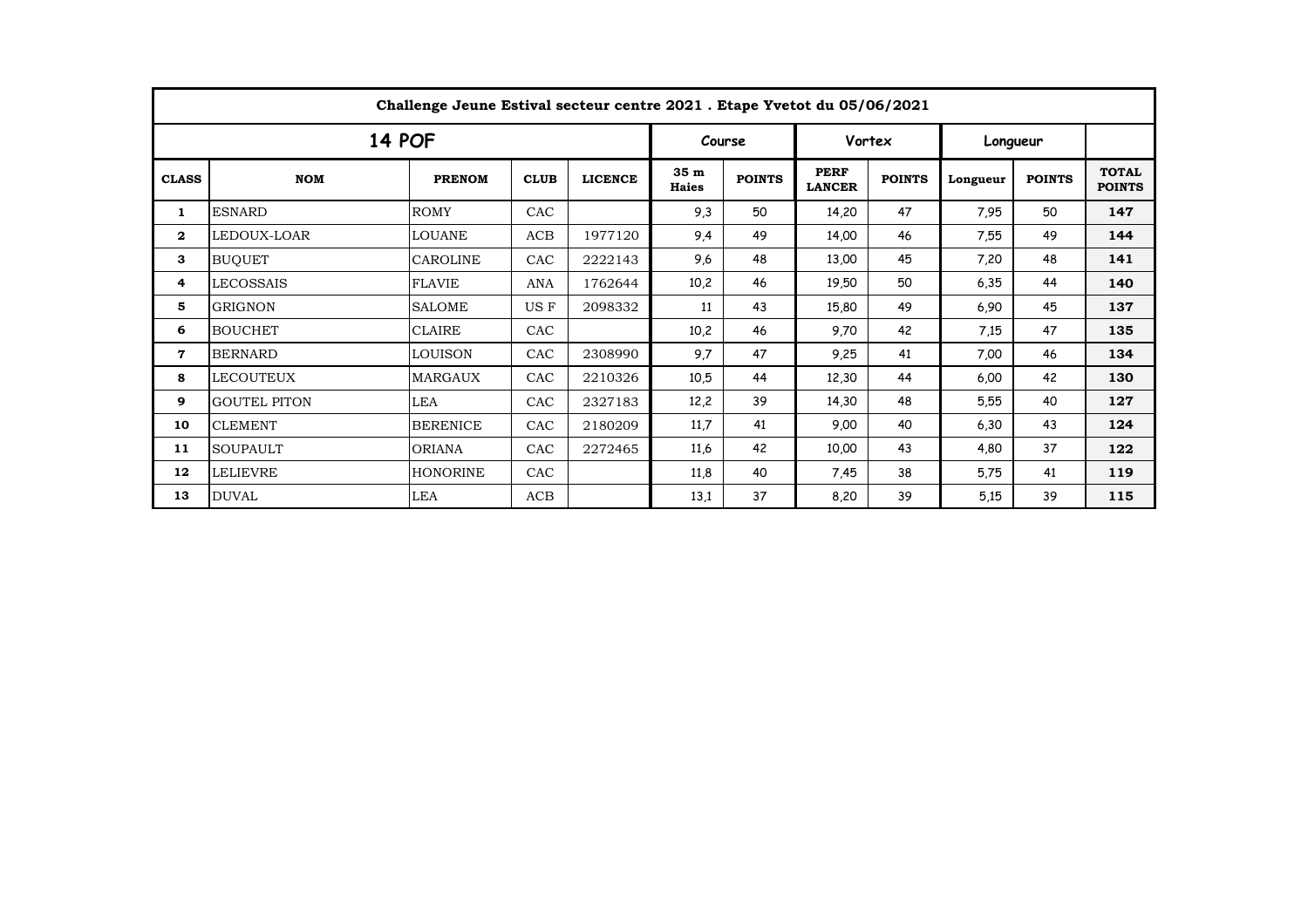| Challenge Jeune Estival secteur centre 2021 . Etape Yvetot du 05/06/2021 |                   |                  |             |                |                      |               |                              |               |          |               |                               |  |
|--------------------------------------------------------------------------|-------------------|------------------|-------------|----------------|----------------------|---------------|------------------------------|---------------|----------|---------------|-------------------------------|--|
| <b>25 EAG</b>                                                            |                   |                  |             |                |                      | Course        |                              | Vortex        |          | Longueur      |                               |  |
| <b>CLASS</b>                                                             | <b>NOM</b>        | <b>PRENOM</b>    | <b>CLUB</b> | <b>LICENCE</b> | 35 m<br><b>Haies</b> | <b>POINTS</b> | <b>PERF</b><br><b>LANCER</b> | <b>POINTS</b> | Longueur | <b>POINTS</b> | <b>TOTAL</b><br><b>POINTS</b> |  |
| $\mathbf{1}$                                                             | DE PEDRO          | <b>ARTHUR</b>    | ACB         |                | 8                    | 50            | 27,70                        | 50            | 3,35     | 49            | 149                           |  |
| $\mathbf{2}$                                                             | <b>DENIS</b>      | <b>SHAWN</b>     | US F        | 2210296        | 8,8                  | 47            | 21,30                        | 47            | 3,40     | 50            | 144                           |  |
| 3                                                                        | <b>VERNIER</b>    | THEOPHILE        | US F        | 2280803        | 8,8                  | 47            | 22,60                        | 48            | 3,18     | 47            | 142                           |  |
| 4                                                                        | SEIFER            | <b>CHARLIE</b>   | US F        | 1982422        | 8,3                  | 49            | 17,20                        | 44            | 3,19     | 48            | 141                           |  |
| 5                                                                        | ROBERT PAVILLET   | <b>AMALRIK</b>   | US F        | 2095069        | 8,5                  | 48            | 19,80                        | 45            | 2,95     | 46            | 139                           |  |
| 6                                                                        | <b>PROUST</b>     | ARTHUR           | CAC         | 2197683        | 9,9                  | 38            | 21,25                        | 46            | 2,77     | 43            | 127                           |  |
| $\mathbf 7$                                                              | GRIBAULT          | <b>ETHAN</b>     | ACB         |                | 9,7                  | 39            | 12,40                        | 40            | 2,80     | 44            | 123                           |  |
| 8                                                                        | <b>MALBET</b>     | <b>ANGUERAND</b> | US F        | 2300624        | 9,9                  | 38            | 23,50                        | 49            | 2,45     | 36            | 123                           |  |
| $\mathbf{9}$                                                             | <b>DENIS</b>      | <b>JOSH</b>      | US F        | 2210303        | 9,8                  | 38            | 16,10                        | 43            | 2,48     | 37            | 118                           |  |
| 10                                                                       | <b>BOURGEOIS</b>  | GARIS            | <b>ANA</b>  | 2327548        | 9,1                  | 44            | 7,70                         | 27            | 2,88     | 45            | 116                           |  |
| 11                                                                       | <b>FRERET</b>     | <b>TIMON</b>     | ACB         | 2325642        | 8,9                  | 45            | 12,30                        | 39            | 2,30     | 32            | 116                           |  |
| 12                                                                       | <b>LEFEBVRE</b>   | <b>ETHAN</b>     | <b>ANA</b>  | 2107094        | 9,5                  | 43            | 12,60                        | 41            | 2,17     | 29            | 113                           |  |
| 13                                                                       | <b>BLONDEL</b>    | <b>JOHAN</b>     | CAC         |                | 9,6                  | 41            | 9,45                         | 32            | 2,39     | 34            | 107                           |  |
| 14                                                                       | <b>BLONDEL</b>    | <b>JIOHAN</b>    | CAC         |                | 9,6                  | 41            | 9,45                         | 32            | 2,39     | 34            | 107                           |  |
| 15                                                                       | <b>DHONOT</b>     | JULIAN           | <b>ANA</b>  | 2205574        | 9,5                  | 43            | 12,30                        | 39            | 1,77     | 24            | 106                           |  |
| 16                                                                       | <b>OLLIVIER</b>   | <b>GASPARD</b>   | US F        |                | 9,9                  | 38            | 14,15                        | 42            | 1,96     | 25            | 105                           |  |
| 17                                                                       | <b>BERNARD</b>    | COME             | CAC         | 2308996        | 10.1                 | 33            | 8,15                         | 29            | 2,64     | 41            | 103                           |  |
| 18                                                                       | SEHAKI-COLLE      | ISSAM            | CAC         | 2301170        | 10,6                 | 27            | 10,25                        | 34            | 2,73     | 42            | 103                           |  |
| 19                                                                       | <b>SOUPAULT</b>   | <b>ROBIN</b>     | CAC         | 2197690        | 11,4                 | 25            | 12,15                        | 37            | 2,61     | 39            | 101                           |  |
| 20                                                                       | <b>GAUHY</b>      | <b>SAMUEL</b>    | CAC         | 2290252        | 10,4                 | 30            | 7,25                         | 26            | 2,64     | 41            | 97                            |  |
| 21                                                                       | <b>DEBEAUVAIS</b> | <b>AUGUSTIN</b>  | ANA         | 2327270        | 10,3                 | 31            | 10,40                        | 35            | 2,23     | 31            | 97                            |  |
| 22                                                                       | <b>MABRI</b>      | <b>SACHA</b>     | ${\rm CAC}$ |                | 10,1                 | 33            | 8,05                         | 28            | 2,43     | 35            | 96                            |  |
| 23                                                                       | <b>HENIN</b>      | <b>LEANDRE</b>   | US F        | 2120838        | 10,4                 | 30            | 10,00                        | 33            | 2,19     | 30            | 93                            |  |
| 24                                                                       | <b>PIVI</b>       | <b>NATHAN</b>    | ACB         | 2288706        | 10                   | 34            | 8,60                         | 30            | 2,03     | 27            | 91                            |  |
| 25                                                                       | <b>CANVILLE</b>   | <b>JACQUES</b>   | CAC         |                | 10,5                 | 28            | 10,15                        | 24            | 2,55     | 38            | 90                            |  |
| 26                                                                       | CANAC             | <b>TIMOTHEE</b>  | <b>ANA</b>  | 2107084        | 10,8                 | 26            | 10,60                        | 36            | 2,03     | 27            | 89                            |  |
| 27                                                                       | <b>PERMENTIER</b> | <b>VALENTIN</b>  | <b>ACB</b>  |                | 12,1                 | 24            | 6,60                         | 25            | 2,05     | 28            | 77                            |  |